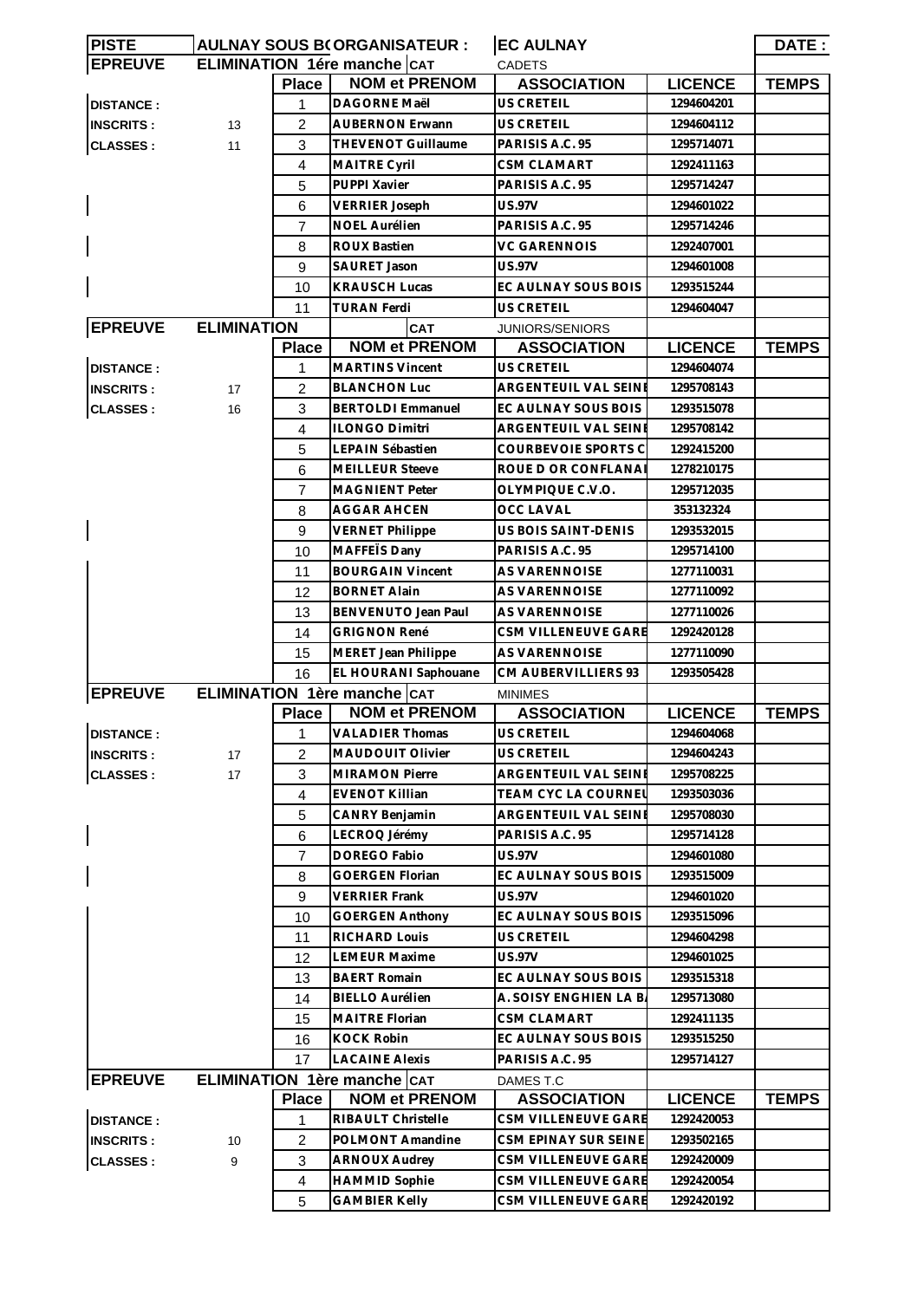|                  |                           | 6              | <b>RENAULT Carine</b>                         | LA PEDALE FERTOISE                            | 1277102129               | 1ère M/C     |
|------------------|---------------------------|----------------|-----------------------------------------------|-----------------------------------------------|--------------------------|--------------|
|                  |                           | 7              | <b>DURAND Alexia</b>                          | PARISIS A.C. 95                               | 1295714376               |              |
|                  |                           | 8              | <b>ARNOUX Tifanny</b>                         | <b>CSM VILLENEUVE GARE</b>                    | 1292420045               |              |
|                  |                           | 9              | <b>POLMONT Estelle</b>                        | CSM EPINAY SUR SEINE                          | 1293502064               |              |
| <b>EPREUVE</b>   |                           |                | SPRINT AUX POINTS 2ème lCAT                   | <b>CADETS</b>                                 |                          |              |
|                  |                           | <b>Place</b>   | <b>NOM et PRENOM</b>                          | <b>ASSOCIATION</b>                            | <b>LICENCE</b>           | <b>TEMPS</b> |
| <b>DISTANCE:</b> |                           | 1              | <b>VERRIER Joseph</b>                         | <b>US.97V</b>                                 | 1294601022               |              |
| <b>INSCRITS:</b> | 11                        | 2              | <b>DAGORNE Maël</b>                           | US CRETEIL                                    | 1294604201               |              |
| <b>CLASSES:</b>  | 10                        | 3              | <b>THEVENOT Guillaume</b>                     | PARISIS A.C. 95                               | 1295714071               |              |
|                  |                           | $\overline{4}$ | MAITRE Cyril                                  | <b>CSM CLAMART</b>                            | 1292411163               |              |
|                  |                           | 5              | PUPPI Xavier                                  | PARISIS A.C. 95                               | 1295714247               |              |
|                  |                           | 6              | <b>ROUX Bastien</b>                           | VC GARENNOIS                                  | 1292407001               |              |
|                  |                           | 7              | <b>NOEL Aurélien</b>                          | PARISIS A.C. 95                               | 1295714246               |              |
|                  |                           | 8              | <b>KRAUSCH Lucas</b>                          | EC AULNAY SOUS BOIS                           | 1293515244               |              |
|                  |                           | 9              | TURAN Ferdi                                   | US CRETEIL                                    | 1294604047               |              |
|                  |                           | 10             | <b>SAURET Jason</b>                           | <b>US.97V</b>                                 | 1294601008               |              |
| <b>EPREUVE</b>   | <b>COURSE AUX "POINTS</b> |                | <b>CAT</b>                                    | JUNIORS/SENIORS                               |                          |              |
|                  |                           | <b>Place</b>   | <b>NOM et PRENOM</b>                          | <b>ASSOCIATION</b>                            | <b>LICENCE</b>           | <b>TEMPS</b> |
| <b>DISTANCE:</b> |                           | 1              | <b>BORNET Alain</b>                           | AS VARENNOISE                                 | 1277110092               | 40PTS        |
| <b>INSCRITS:</b> | 17                        | 2              | <b>MEILLEUR Steeve</b>                        | ROUE D OR CONFLANAI                           | 1278210175               | 17PTS        |
| <b>CLASSES:</b>  | 16                        | 3              | <b>BLANCHON Luc</b>                           | ARGENTEUIL VAL SEINE                          | 1295708143               | 13PTS        |
|                  |                           | 4              | <b>MARTINS Vincent</b>                        | US CRETEIL                                    | 1294604074               | 9PTS         |
|                  |                           | 5              | MAFFEIS Dany                                  | PARISIS A.C. 95                               | 1295714100               | 9PTS         |
|                  |                           | 6              | <b>ILONGO Dimitri</b>                         | ARGENTEUIL VAL SEINI                          | 1295708142               | 5PTS         |
|                  |                           | $\overline{7}$ | MERET Jean Philippe                           | AS VARENNOISE                                 | 1277110090               | 5PTS         |
|                  |                           | 8              | <b>VERNET Philippe</b>                        | US BOIS SAINT-DENIS                           | 1293532015               | 4PTS         |
|                  |                           | 9              | <b>BERTOLDI Emmanuel</b>                      | EC AULNAY SOUS BOIS                           | 1293515078               | 3PTS         |
|                  |                           | 10             | LEPAIN Sébastien                              | COURBEVOIE SPORTS C                           | 1292415200               | 1PT          |
|                  |                           | 11             | <b>GRIGNON René</b>                           | <b>CSM VILLENEUVE GARE</b>                    | 1292420128               |              |
|                  |                           | 12             | AGGAR AHCEN                                   | OCC LAVAL                                     | 353132324                |              |
|                  |                           | 13             | <b>BENVENUTO Jean Paul</b>                    | <b>AS VARENNOISE</b>                          | 1277110026               |              |
|                  |                           | 14             | EL HOURANI Saphouane                          | CM AUBERVILLIERS 93                           | 1293505428               |              |
| <b>EPREUVE</b>   |                           |                | <b>COURSE AUX "POINTS 2èm CAT</b>             | <b>MINIMES</b>                                |                          |              |
|                  |                           | <b>Place</b>   | <b>NOM et PRENOM</b>                          | <b>ASSOCIATION</b>                            | <b>LICENCE</b>           | <b>TEMPS</b> |
| <b>DISTANCE:</b> |                           | 1              | MAUDOUIT Olivier                              | US CRETEIL                                    | 1294604243               | <b>10PTS</b> |
| <b>INSCRITS:</b> | 17                        | $\overline{c}$ | <b>CANRY Benjamin</b>                         | ARGENTEUIL VAL SEINE                          | 1295708030               | 9PTS         |
| <b>CLASSES:</b>  | 17                        | 3              | <b>MIRAMON Pierre</b>                         | ARGENTEUIL VAL SEINE                          | 1295708225               | 9PTS         |
|                  |                           | $\overline{4}$ | LECROQ Jérémy                                 | PARISIS A.C. 95                               | 1295714128               | 3PTS         |
|                  |                           | 5              | <b>VALADIER Thomas</b>                        | US CRETEIL                                    | 1294604068               | 2PTS         |
|                  |                           | 6              | <b>LEMEUR Maxime</b>                          | <b>US.97V</b>                                 | 1294601025               |              |
|                  |                           | 7              | <b>GOERGEN Anthony</b>                        | EC AULNAY SOUS BOIS                           | 1293515096               |              |
|                  |                           | 8              | <b>EVENOT Killian</b>                         | TEAM CYC LA COURNEL                           | 1293503036               |              |
|                  |                           | 9              | DOREGO Fabio                                  | US.97V<br>EC AULNAY SOUS BOIS                 | 1294601080               |              |
|                  |                           | 10             | GOERGEN Florian                               |                                               | 1293515009               |              |
|                  |                           | 11             | <b>VERRIER Frank</b>                          | <b>US.97V</b>                                 | 1294601020               |              |
|                  |                           | 12             | RICHARD Louis                                 | US CRETEIL                                    | 1294604298               |              |
|                  |                           | 13             | <b>BIELLO Aurélien</b><br><b>BAERT Romain</b> | A. SOISY ENGHIEN LA B.<br>EC AULNAY SOUS BOIS | 1295713080               |              |
|                  |                           | 14<br>15       | <b>LACAINE Alexis</b>                         | PARISIS A.C. 95                               | 1293515318<br>1295714127 |              |
|                  |                           |                |                                               |                                               |                          |              |
|                  |                           | 16<br>17       | <b>KOCK Robin</b><br>MAITRE Florian           | EC AULNAY SOUS BOIS<br>CSM CLAMART            | 1293515250<br>1292411135 |              |
| <b>EPREUVE</b>   |                           |                | <b>COURSE AUX POINTS 2ème CAT</b>             | DAMES T.C                                     |                          |              |
|                  |                           | <b>Place</b>   | <b>NOM et PRENOM</b>                          | <b>ASSOCIATION</b>                            | <b>LICENCE</b>           | <b>TEMPS</b> |
| <b>DISTANCE:</b> |                           | 1              | <b>ARNOUX Audrey</b>                          | CSM VILLENEUVE GARE                           | 1292420009               |              |
| <b>INSCRITS:</b> | 10                        | 2              | RIBAULT Christelle                            | CSM VILLENEUVE GARE                           | 1292420053               |              |
| <b>CLASSES:</b>  | 9                         | 3              | POLMONT Amandine                              | CSM EPINAY SUR SEINE                          | 1293502165               |              |
|                  |                           | $\overline{4}$ | <b>GAMBIER Kelly</b>                          | CSM VILLENEUVE GARE                           | 1292420192               |              |
|                  |                           |                |                                               | CSM VILLENEUVE GARE                           | 1292420054               |              |
|                  |                           | 5              | <b>HAMMID Sophie</b>                          |                                               |                          |              |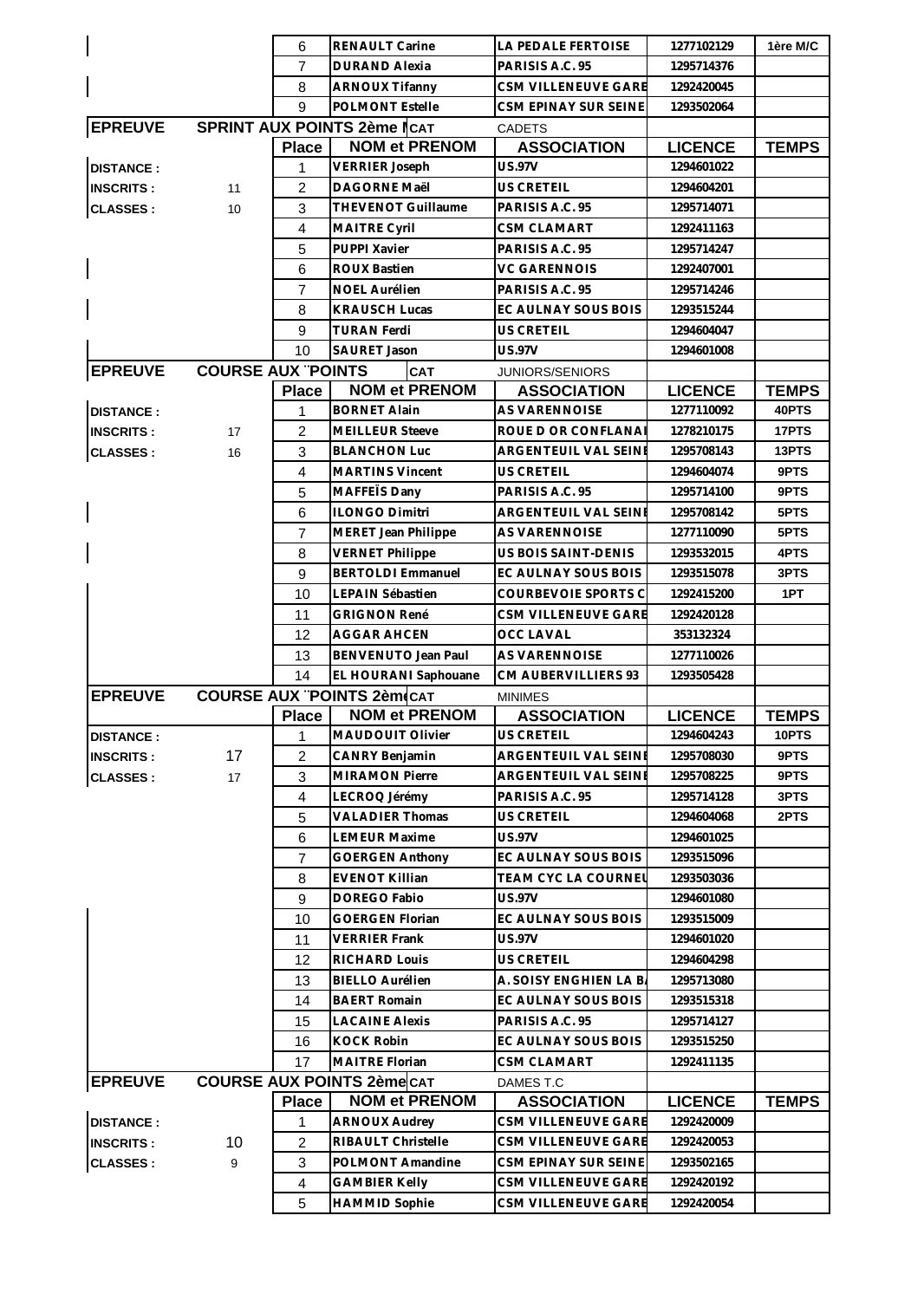|                  |                     | 6              | <b>RENAULT Carine</b>             | LA PEDALE FERTOISE     | 1277102129     | 1ère M/C     |
|------------------|---------------------|----------------|-----------------------------------|------------------------|----------------|--------------|
|                  |                     | $\overline{7}$ | <b>DURAND Alexia</b>              | PARISIS A.C. 95        | 1295714376     |              |
|                  |                     | 8              | <b>POLMONT Estelle</b>            | CSM EPINAY SUR SEINE   | 1293502064     |              |
|                  |                     | 9              | <b>ARNOUX Tifanny</b>             | CSM VILLENEUVE GARE    | 1292420045     |              |
| <b>EPREUVE</b>   |                     |                | <b>COURSE AUX POINTS 3ème CAT</b> | <b>CADETS</b>          |                |              |
|                  |                     | <b>Place</b>   | <b>NOM et PRENOM</b>              | <b>ASSOCIATION</b>     | <b>LICENCE</b> | <b>TEMPS</b> |
| <b>DISTANCE:</b> |                     | 1              | <b>THEVENOT Guillaume</b>         | PARISIS A.C. 95        | 1295714071     | 17PTS        |
| <b>INSCRITS:</b> | 10                  | $\overline{2}$ | DAGORNE Maël                      | <b>US CRETEIL</b>      | 1294604201     | 11PTS        |
| <b>CLASSES:</b>  | 9                   | 3              | <b>VERRIER Joseph</b>             | <b>US.97V</b>          | 1294601022     | 9PTS         |
|                  |                     | $\overline{4}$ | MAITRE Cyril                      | <b>CSM CLAMART</b>     | 1292411163     | 6PTS         |
|                  |                     | 5              | NOEL Aurélien                     | PARISIS A.C. 95        | 1295714246     | 1PT          |
|                  |                     | 6              | <b>KRAUSCH Lucas</b>              | EC AULNAY SOUS BOIS    | 1293515244     |              |
|                  |                     | $\overline{7}$ | PUPPI Xavier                      | PARISIS A.C. 95        | 1295714247     |              |
|                  |                     | 8              | <b>ROUX Bastien</b>               | <b>VC GARENNOIS</b>    | 1292407001     |              |
|                  |                     | 9              | <b>TURAN Ferdi</b>                | <b>US CRETEIL</b>      | 1294604047     |              |
| <b>EPREUVE</b>   | <b>START SPRINT</b> |                | CAT                               | JUNIORS/SENIORS        |                |              |
|                  |                     | <b>Place</b>   | <b>NOM et PRENOM</b>              | <b>ASSOCIATION</b>     | <b>LICENCE</b> | <b>TEMPS</b> |
| <b>DISTANCE:</b> |                     | 1              | <b>MEILLEUR Steeve</b>            | ROUE D OR CONFLANA     | 1278210175     |              |
| <b>INSCRITS:</b> | 11                  | $\overline{2}$ | <b>BLANCHON Luc</b>               | ARGENTEUIL VAL SEINE   | 1295708143     |              |
| <b>CLASSES:</b>  | 11                  | 3              | <b>MARTINS Vincent</b>            | US CRETEIL             | 1294604074     |              |
|                  |                     | $\overline{4}$ | <b>VERNET Philippe</b>            | US BOIS SAINT-DENIS    | 1293532015     |              |
|                  |                     | 5              | LEPAIN Sébastien                  | COURBEVOIE SPORTS C    | 1292415200     |              |
|                  |                     | 6              | <b>ILONGO Dimitri</b>             | ARGENTEUIL VAL SEINE   | 1295708142     |              |
|                  |                     | $\overline{7}$ | <b>MAGNIENT Peter</b>             | OLYMPIQUE C.V.O.       | 1295712035     |              |
|                  |                     | 8              | <b>GRIGNON René</b>               | CSM VILLENEUVE GARE    | 1292420128     |              |
|                  |                     | 9              | MERET Jean Philippe               | AS VARENNOISE          | 1277110090     |              |
|                  |                     | 10             | <b>BORNET Alain</b>               | AS VARENNOISE          | 1277110092     |              |
|                  |                     | 11             | MAFFETS Dany                      | PARISIS A.C. 95        | 1295714100     |              |
| <b>EPREUVE</b>   | <b>OMNIUM</b>       |                | CAT                               | <b>MINIMES</b>         |                |              |
|                  |                     | <b>Place</b>   | <b>NOM et PRENOM</b>              | <b>ASSOCIATION</b>     | <b>LICENCE</b> | <b>TEMPS</b> |
| <b>DISTANCE:</b> |                     | 1              | MAUDOUIT Olivier                  | <b>US CRETEIL</b>      | 1294604243     |              |
| <b>INSCRITS:</b> | 17                  | $\overline{c}$ | <b>MIRAMON Pierre</b>             | ARGENTEUIL VAL SEINE   | 1295708225     |              |
| <b>CLASSES:</b>  | 17                  | 3              | <b>VALADIER Thomas</b>            | <b>US CRETEIL</b>      | 1294604068     |              |
|                  |                     | $\overline{4}$ | CANRY Benjamin                    | ARGENTEUIL VAL SEINE   | 1295708030     |              |
|                  |                     | 5              | LECROQ Jérémy                     | PARISIS A.C. 95        | 1295714128     |              |
|                  |                     | 6              | <b>EVENOT Killian</b>             | TEAM CYC LA COURNEL    | 1293503036     |              |
|                  |                     | 7              | DOREGO Fabio                      | <b>US.97V</b>          | 1294601080     |              |
|                  |                     | 8              | <b>GOERGEN Anthony</b>            | EC AULNAY SOUS BOIS    | 1293515096     |              |
|                  |                     | 9              | <b>LEMEUR Maxime</b>              | <b>US.97V</b>          | 1294601025     |              |
|                  |                     | 10             | <b>GOERGEN Florian</b>            | EC AULNAY SOUS BOIS    | 1293515009     |              |
|                  |                     | 11             | <b>VERRIER Frank</b>              | <b>US.97V</b>          | 1294601020     |              |
|                  |                     | 12             | RICHARD Louis                     | US CRETEIL             | 1294604298     |              |
|                  |                     | 13             | <b>BIELLO Aurélien</b>            | A. SOISY ENGHIEN LA B. | 1295713080     |              |
|                  |                     | 14             | <b>BAERT Romain</b>               | EC AULNAY SOUS BOIS    | 1293515318     |              |
|                  |                     | 15             | <b>LACAINE Alexis</b>             | PARISIS A.C. 95        | 1295714127     |              |
|                  |                     | 16             | <b>KOCK Robin</b>                 | EC AULNAY SOUS BOIS    | 1293515250     |              |
|                  |                     | 17             | <b>MAITRE Florian</b>             | CSM CLAMART            | 1292411135     |              |
| <b>EPREUVE</b>   | <b>OMNIUM</b>       |                | <b>CAT</b>                        | <b>CADETS</b>          |                |              |
|                  |                     | <b>Place</b>   | <b>NOM et PRENOM</b>              | <b>ASSOCIATION</b>     | <b>LICENCE</b> | <b>TEMPS</b> |
| <b>DISTANCE:</b> |                     | 1              | DAGORNE Maël                      | US CRETEIL             | 1294604201     |              |
| <b>INSCRITS:</b> | 13                  | $\overline{2}$ | THEVENOT Guillaume                | PARISIS A.C. 95        | 1295714071     |              |
| <b>CLASSES:</b>  | 9                   | 3              | <b>VERRIER Joseph</b>             | US.97V                 | 1294601022     |              |
|                  |                     | $\overline{4}$ | MAITRE Cyril                      | <b>CSM CLAMART</b>     | 1292411163     |              |
|                  |                     | 5              | PUPPI Xavier                      | PARISIS A.C. 95        | 1295714247     |              |
|                  |                     | 6              | NOEL Aurélien                     | PARISIS A.C. 95        | 1295714246     |              |
|                  |                     | $\overline{7}$ | <b>ROUX Bastien</b>               | <b>VC GARENNOIS</b>    | 1292407001     |              |
|                  |                     | 8              | <b>KRAUSCH Lucas</b>              | EC AULNAY SOUS BOIS    | 1293515244     |              |
|                  |                     | 9              | <b>TURAN Ferdi</b>                | <b>US CRETEIL</b>      | 1294604047     |              |
|                  |                     |                |                                   |                        |                |              |